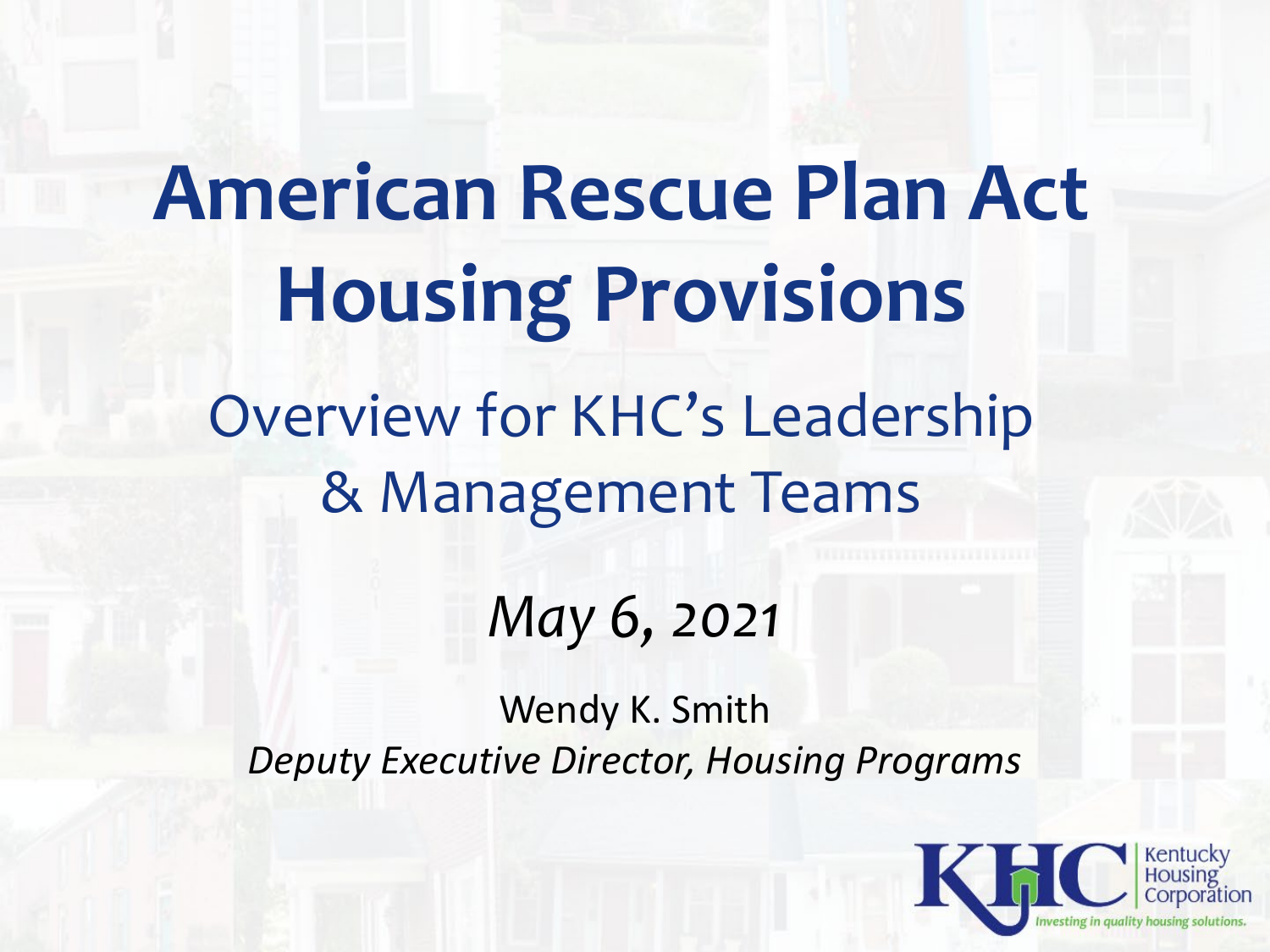| <b>Recent COVID Relief Federal Funding for Housing</b> |                                                  |                                                  |                                            |                                              |                                         |  |  |  |  |
|--------------------------------------------------------|--------------------------------------------------|--------------------------------------------------|--------------------------------------------|----------------------------------------------|-----------------------------------------|--|--|--|--|
|                                                        | <b>CRRSSA</b>                                    |                                                  | <b>American Rescue Plan Act</b>            |                                              |                                         |  |  |  |  |
|                                                        | December 2020                                    | <b>March 2021</b>                                |                                            |                                              |                                         |  |  |  |  |
|                                                        | <b>Emergency Rental</b><br><b>Assistance 1.0</b> | <b>Emergency Rental</b><br><b>Assistance 2.0</b> | <b>Homeowner</b><br><b>Assistance Fund</b> | <b>HOME</b> for<br><b>Homelessness</b>       | <b>Emergency HCV</b><br><b>Vouchers</b> |  |  |  |  |
| <b>Federal Agency</b>                                  | Treasury                                         | Treasury                                         | Treasury                                   | <b>HUD CPD</b>                               | <b>HUD PIH</b>                          |  |  |  |  |
| <b>Funds Disbursed To</b>                              | Commonwealth                                     | Commonwealth                                     | <b>KHC</b>                                 | <b>KHC</b>                                   | <b>KHC</b>                              |  |  |  |  |
| <b>Target Recipients</b>                               | Renters                                          | Renters                                          | Homeowners                                 | Homeless                                     | Homeless                                |  |  |  |  |
| Type of Help                                           | Rent &<br><b>Utility Relief</b>                  | Rent &<br><b>Utility Relief</b>                  | Mortgage &<br><b>Utility Relief</b>        | Creation of Units,<br><b>Rent Assistance</b> | Rent<br>Assistance                      |  |  |  |  |
| Can Fund Services Too?                                 | Yes                                              | Yes                                              | Yes                                        | Yes                                          | <b>No</b>                               |  |  |  |  |
| Geography                                              | 118 Counties                                     | 118 Counties                                     | Statewide                                  | 118 Counties                                 | 118 Counties                            |  |  |  |  |
| Deadline for Use of Funds                              | 9/30/2022                                        | 9/30/2025                                        | 9/30/2025                                  | 9/30/2030                                    | 9/30/2023                               |  |  |  |  |
| Allowable Admin %                                      | 10%                                              | 15%                                              | 15%                                        | 15%                                          | <b>TBD</b>                              |  |  |  |  |
| <b>Est. Funding to Commonwealth</b>                    | \$264,373,907                                    | \$209,186,699                                    | \$85,453,322                               | \$51,725,043                                 | <b>TBD</b>                              |  |  |  |  |
| Max. Administrative Funding                            | \$26,437,391                                     | \$31,378,005                                     | \$12,817,998                               | \$7,758,756                                  | <b>TBD</b>                              |  |  |  |  |
| Max. Services Funding                                  | Included in Admin.                               | \$20,918,670                                     | <b>TBD</b>                                 | <b>TBD</b>                                   |                                         |  |  |  |  |
| Max. Operating Grants                                  |                                                  |                                                  |                                            | \$5,172,504                                  |                                         |  |  |  |  |
|                                                        |                                                  |                                                  |                                            |                                              |                                         |  |  |  |  |
| <b>Funding to KY Localities</b>                        |                                                  |                                                  |                                            |                                              |                                         |  |  |  |  |
| Louisville/Iefferson Co.                               | \$22,880,488                                     | \$18.104.259                                     |                                            | \$11,417,313                                 |                                         |  |  |  |  |

| <b>Total for ALL KY Jurisdictions</b> | \$296,897,444 | \$234,921,051 | \$85,453,322 | \$71,059,890 | <b>TBD</b>                           |
|---------------------------------------|---------------|---------------|--------------|--------------|--------------------------------------|
| Owensboro                             |               |               |              | \$1,007,867  | authorities.                         |
| Northern KY Consortium                |               |               |              | \$2,044,421  | public housing                       |
| Lexington/Fayette Co.                 | \$9,643,049   | \$7,630,093   |              | \$4,865,246  | HCV funding will<br>also go to local |
| Louisville/Jefferson Co.              | \$22,880,488  | \$18,104,259  |              | \$11,417,313 |                                      |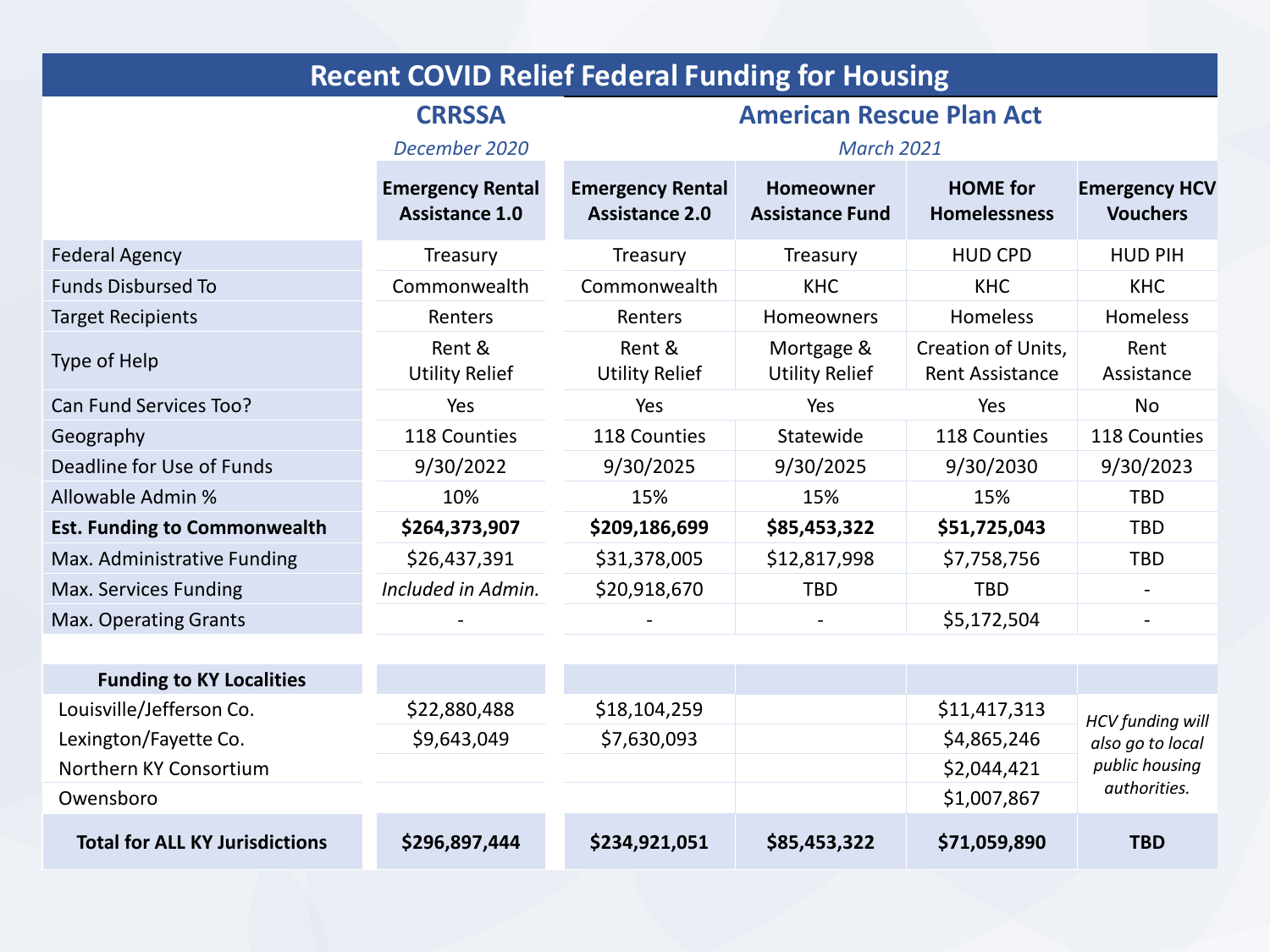### **EMERGENCY RENTAL ASSISTANCE 1.0**

*(*Coronavirus Response and Relief Supplemental Appropriations Act *- December 27, 2020)*

- Administered by KHC as the **Healthy at Home Eviction Relief Fund** [\(teamkyhherf.ky.gov](https://teamkyhherf.ky.gov/)).
- Lump sum payments to landlords & utilities for up to 12 months of arrears + 3 future months of rent/utility costs.
- We expect to have enough funding to help **ALL** eligible applicants with a complete application.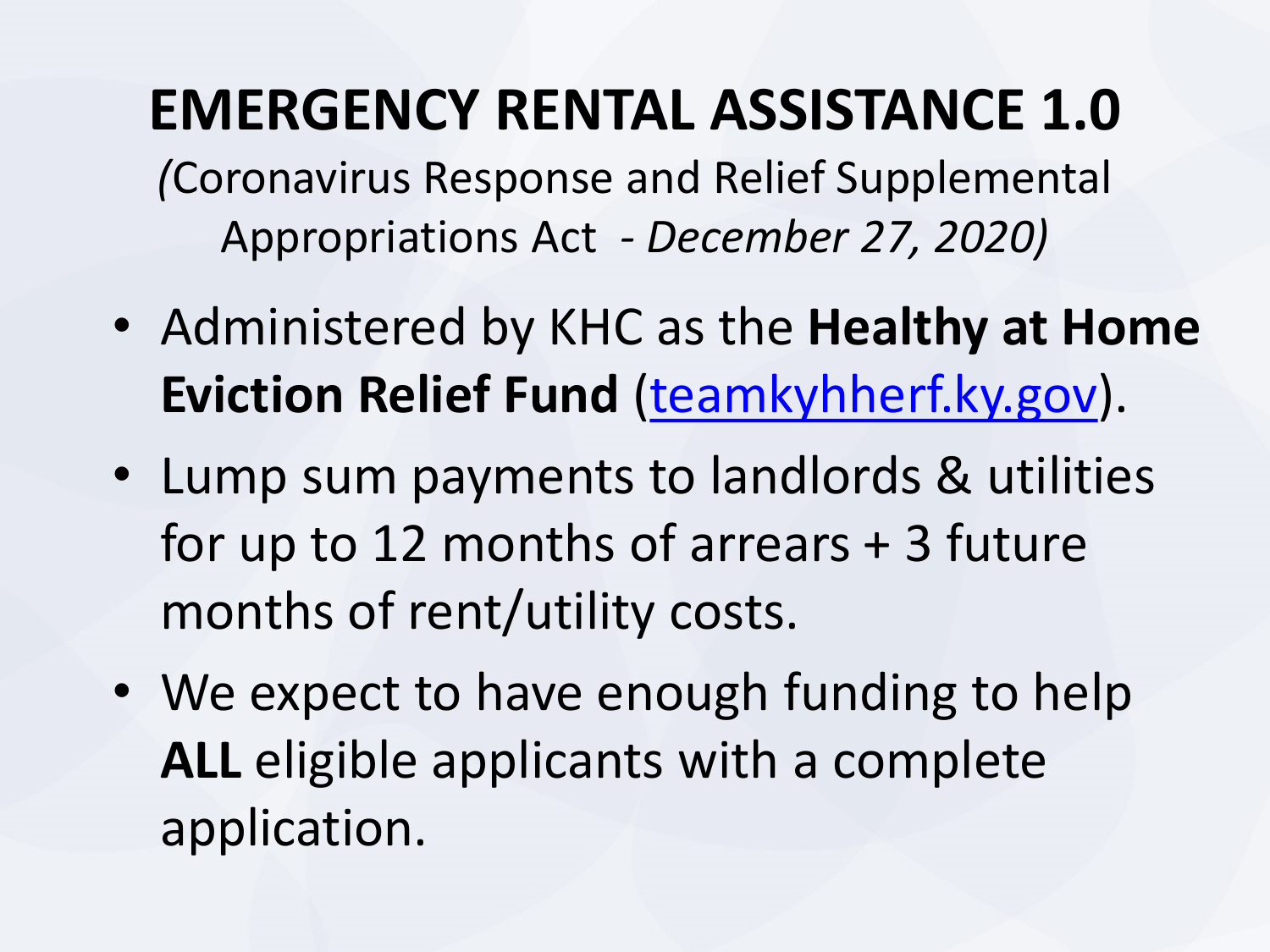### **Healthy at Home Eviction Relief**

*[teamkyhherf.ky.gov](https://teamkyhherf.ky.gov/)*

- Launched February 15, 2021—one of only 6 states to launch this early.
- Onboarded 70+ temporary staff.
- 11,657 applications received—9,516 that are "complete".
- 80%+ of applicants earn <50% AMI.
- \$29M in assistance requested/committed.
- In just 2.5 months: \$11.3M processed & approved for 2,100 renter households.

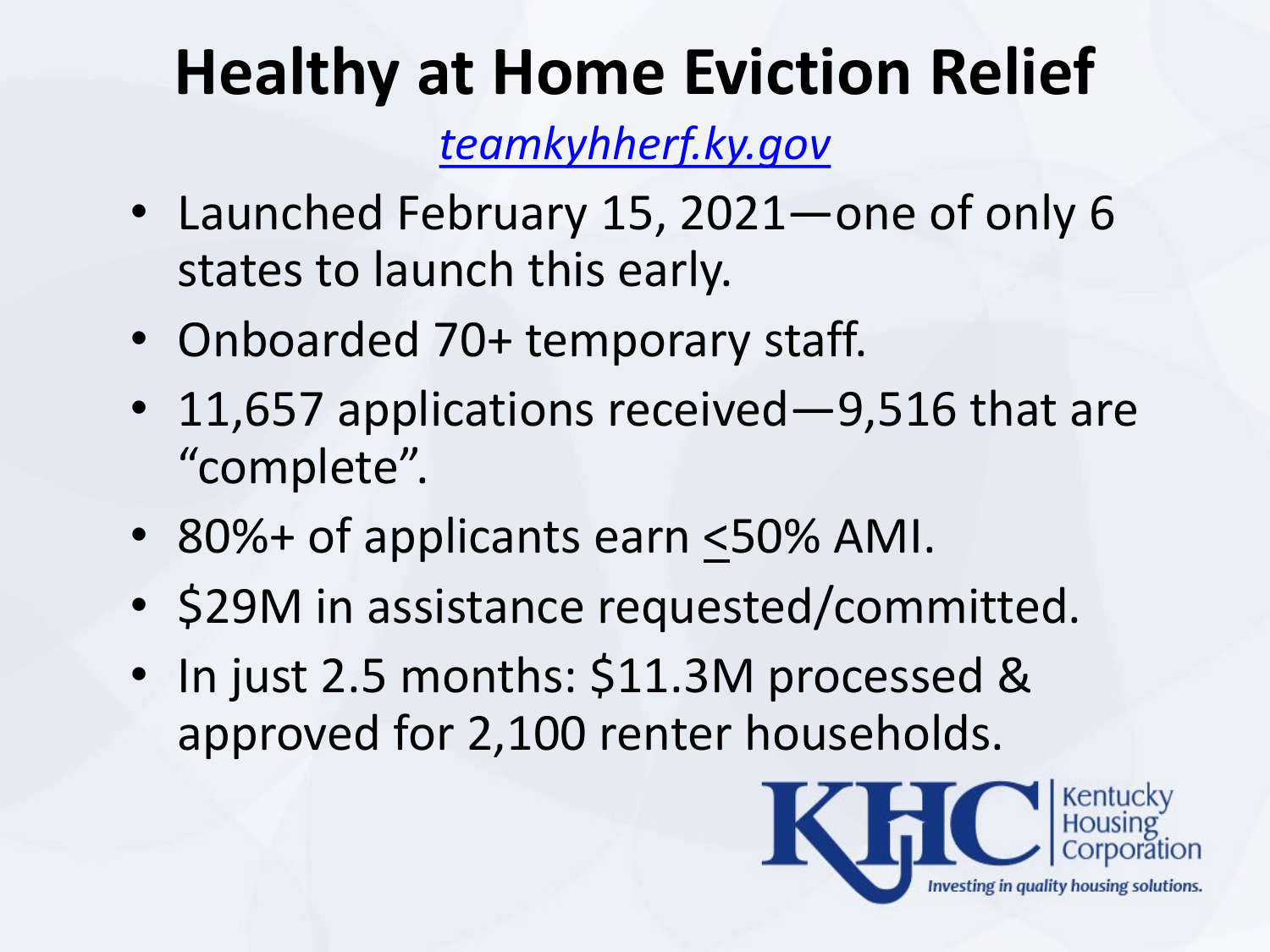### **Healthy at Home Eviction Relief Fund Application**

# **TEAM**<br>KENTUCK

ing the Healthy at Home Eviction Relief Fund, please review the frequently asked questions (FAQs).

### Overview of Healthy at Home Eviction Relief Fund

#### This program is for renters only. Homeowners should see "Additional Resources" below. To check the status of your application, log in to the HHERF system (If using a mobile phone, be sure to scroll to the right!)

The Consolidated Appropriations Act, 2021, allocated Coronavirus Relief Fund dollars from the U.S. Treasury for emergency rental assistance. Team Kentucky's program is described as follows. You may apply by reading through program information and creating an account.

#### **Purpose**

- . Assist Kentucky tenants with RENT and/or UTILITIES to keep them housed during the COVID-19 pandemic.
- Allow landlords to get substantial payments for back rent.
- Reduce the volume of eviction cases in Kentucky courts.

#### Geography

- All Kentucky counties outside of Fayette and Jefferson County (118 of 120 counties)
- Apply in Lexington-Fayette County here.
- Apply in Louisville-Jefferson County here.

#### **Timelines**

- Application portal opened on February 15, 2021.
- Assistance will be paid as lump sum payments to landlords and utilities.
- Accidence with book ront and utility bills can be ealerslated book to April 1

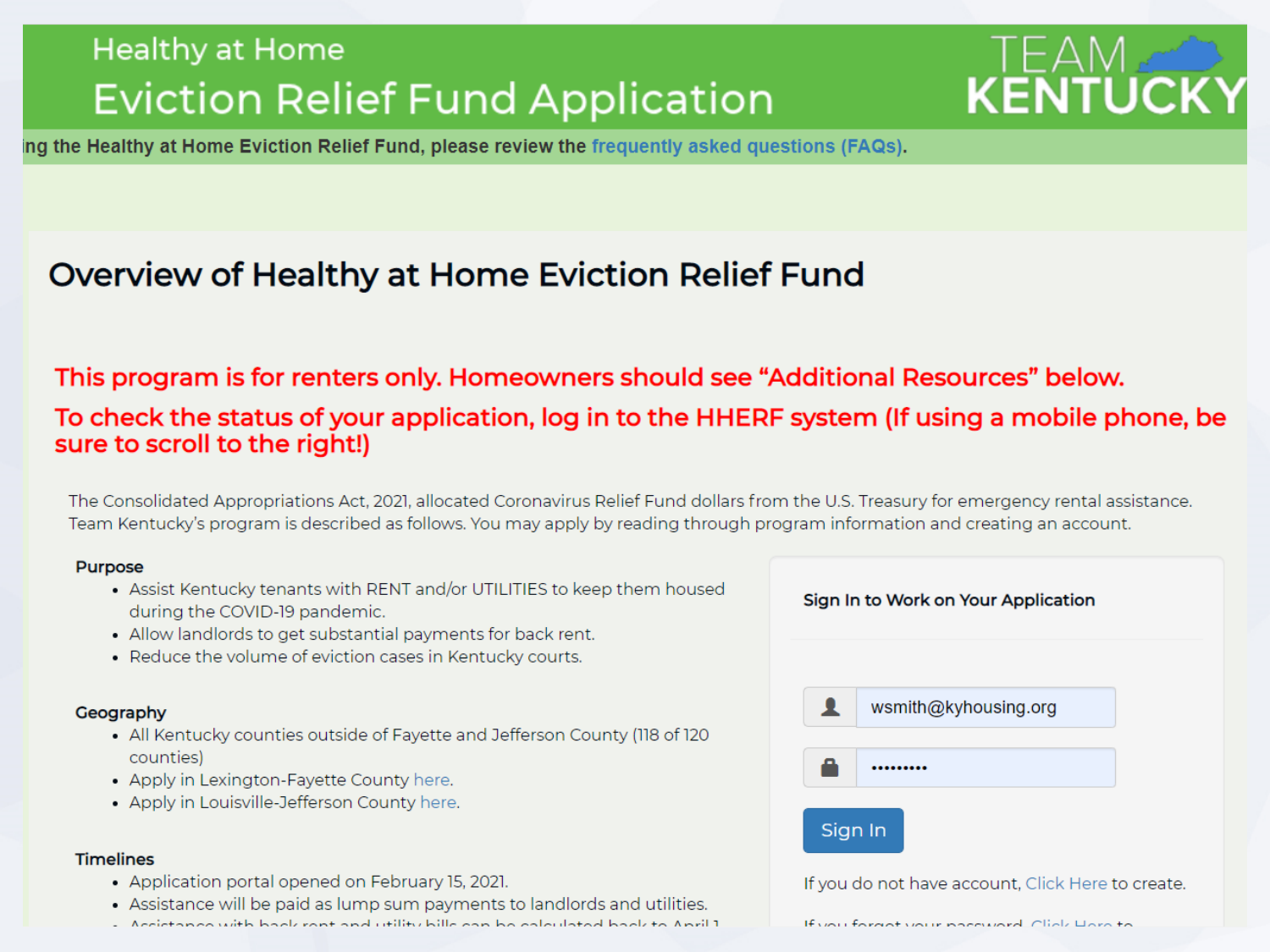# Links to: [HHERF Flyer](https://gcc02.safelinks.protection.outlook.com/?url=https%3A%2F%2Fwww.kyhousing.org%2FNews-Events%2FEviction-Relief%2FDocuments%2FHHERF%2520Flier.pdf&data=04%7C01%7Cwsmith%40kyhousing.org%7C6618ea36cd52497e4b5d08d8d40e175c%7Caea041267f1a46ed81fd06f9287a4399%7C0%7C0%7C637492504411877384%7CUnknown%7CTWFpbGZsb3d8eyJWIjoiMC4wLjAwMDAiLCJQIjoiV2luMzIiLCJBTiI6Ik1haWwiLCJXVCI6Mn0%3D%7C1000&sdata=qZALQKg8BUj3tcqUFuslDHlOhphIeeKMOPzGRbY8%2FTc%3D&reserved=0) [Spanish Flyer](https://gcc02.safelinks.protection.outlook.com/?url=https%3A%2F%2Fwww.kyhousing.org%2FNews-Events%2FEviction-Relief%2FDocuments%2FHHERF%2520Flier%2520-%2520SP.pdf&data=04%7C01%7Cwsmith%40kyhousing.org%7C6618ea36cd52497e4b5d08d8d40e175c%7Caea041267f1a46ed81fd06f9287a4399%7C0%7C0%7C637492504411877384%7CUnknown%7CTWFpbGZsb3d8eyJWIjoiMC4wLjAwMDAiLCJQIjoiV2luMzIiLCJBTiI6Ik1haWwiLCJXVCI6Mn0%3D%7C1000&sdata=tyA%2FL7f7lHKP23IR0E8%2FIXS769KLI2TxSVfMYLChnPQ%3D&reserved=0)

### Website: teamkyhherf.ky.

[gov/Home.aspx](https://teamkyhherf.ky.gov/Home.aspx)

Worried about past-due rent or utilities?



#### Who Can Apply?

- Renters and landlords in 118 counties. (Lexington and Louisville have their own<br>programs) programs.)
- Tenants must meet income restrictions, be impacted by the pandemic, and provide documentation.
- Landlords must provide documentation, agree to program terms, and forgive fees/penalties.

#### **Assistance Amount**

- Maximum RENT relief: 100% of past-due<br>rent since April 1, 2000 rent since April 1, 2020 + three months future rent.
- Maximum UTILITY relief: 100% of pastdue utilities since April 1, 2020 + three<br>months future utilities months future utilities.
- Maximum past-due rent and/or utility<br>bills covered: 19 ment and/or utility bills covered: 12 months.

# **C** *Housing* TEAM

### **Healthy at Home Eviction Relief**

Assistance with past-due rent and utilities during the COVID-19 pandemic.

### Apply online at teamkyhherf.ky.gov.

#### How to Apply

- Applications are only accepted online<br>at teambubberf location at teamkyhherf.ky.gov.
- Email required: Tenants and landlords should have each other's email address<br>to apply to apply.
- Tenants and landlords should both apply.
- In Fayette County: covid19renterhelp.org.
- In Jefferson County: stopmyeviction.org.

### How Payments Are Made

- Lump sum, direct deposit payments to landlords.
- Lump sum payments to utility providers.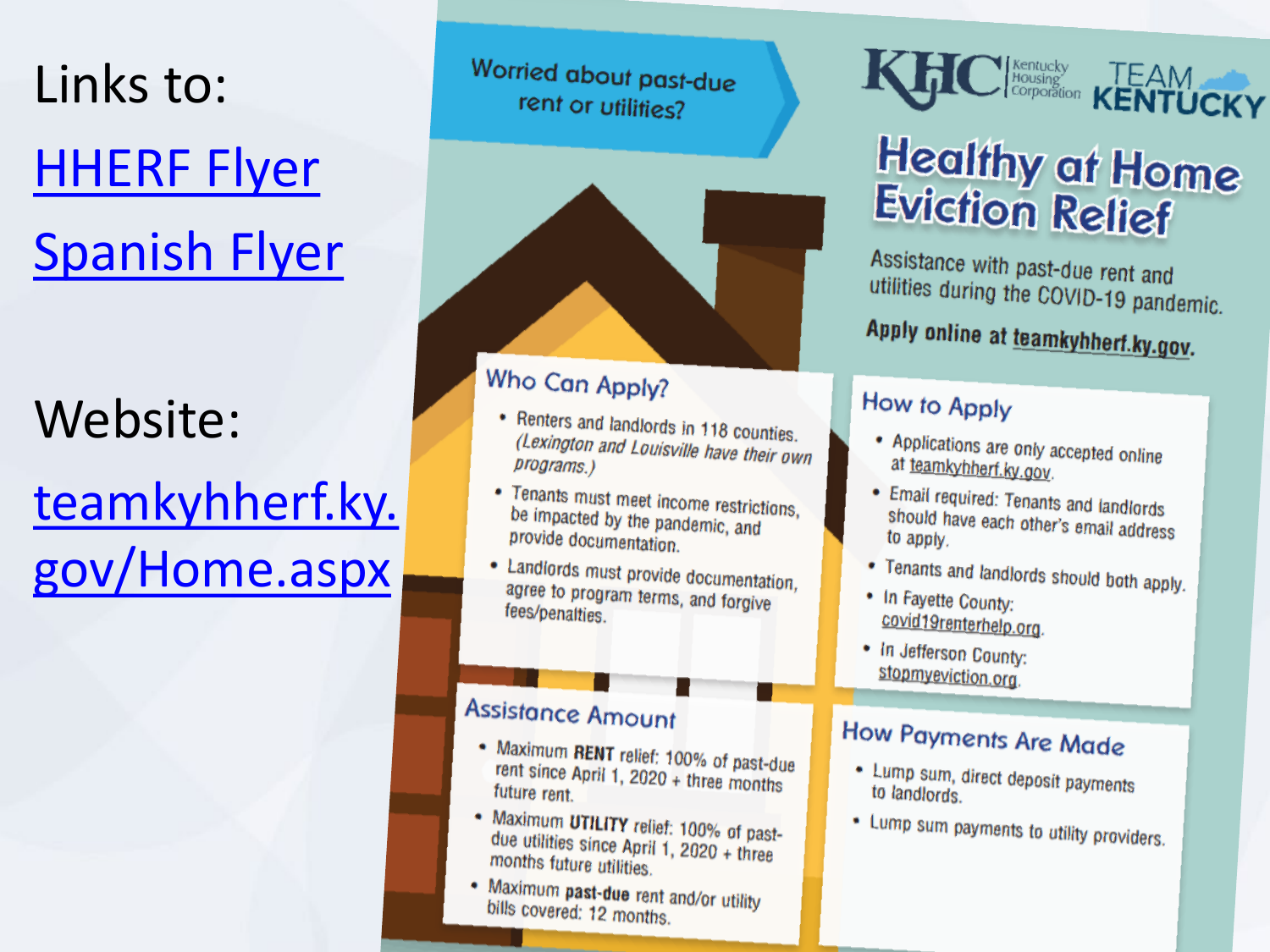# **American Rescue Plan Act Housing Provisions**

*(Legislation passed March 11, 2021)*

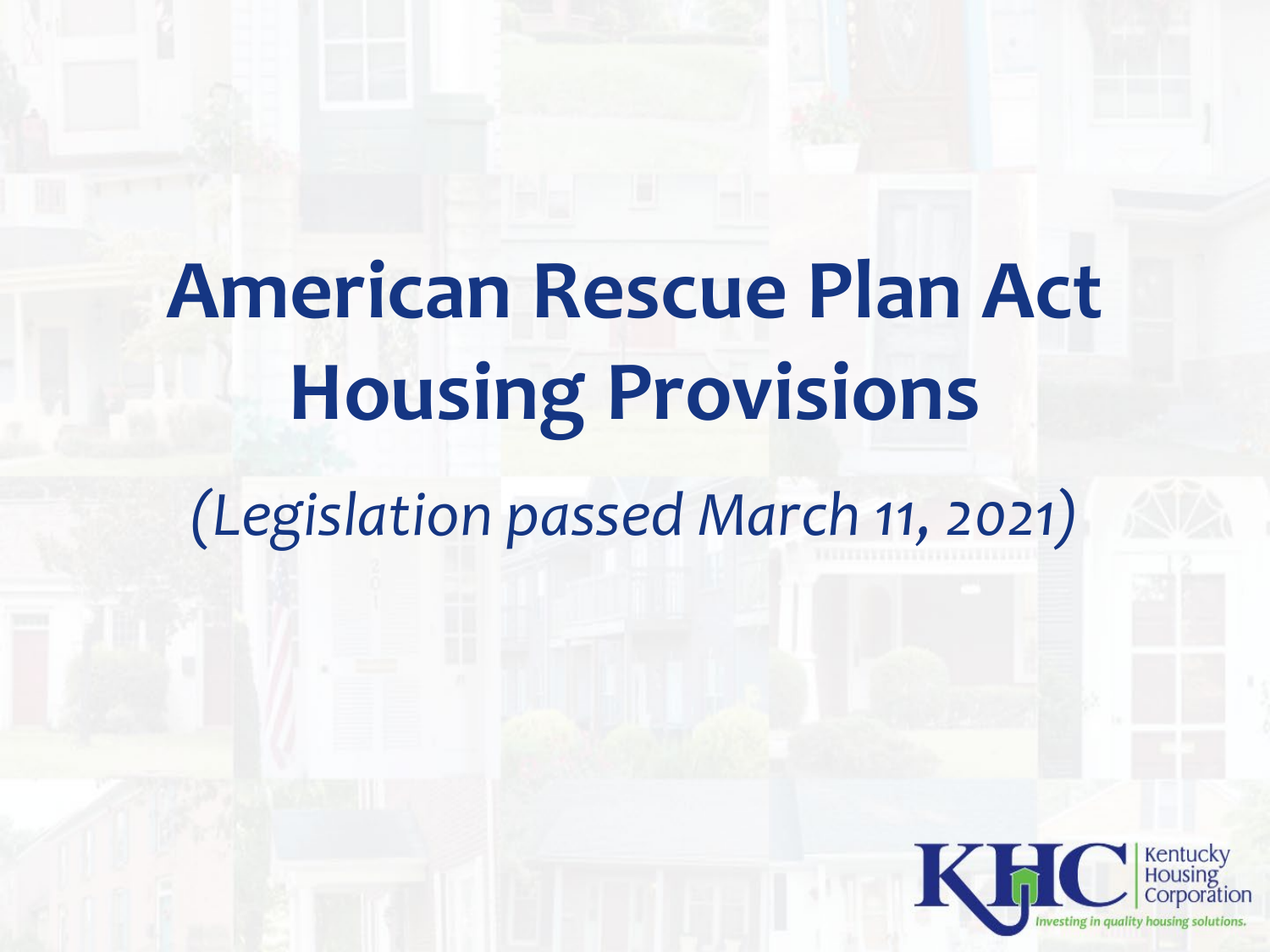### **Housing Provisions in the American Rescue Plan** *(Legislation passed March 2021)*

### **Funds from Treasury**

- Emergency Rental Assistance 2.0
- Homeowners Assistance Fund

### **Funds from HUD**

- HOME for Homelessness
- HCV for Homelessness

### **Other Funding**

- Housing Counseling Funding
- USDA/RD for Rental properties & homeowners

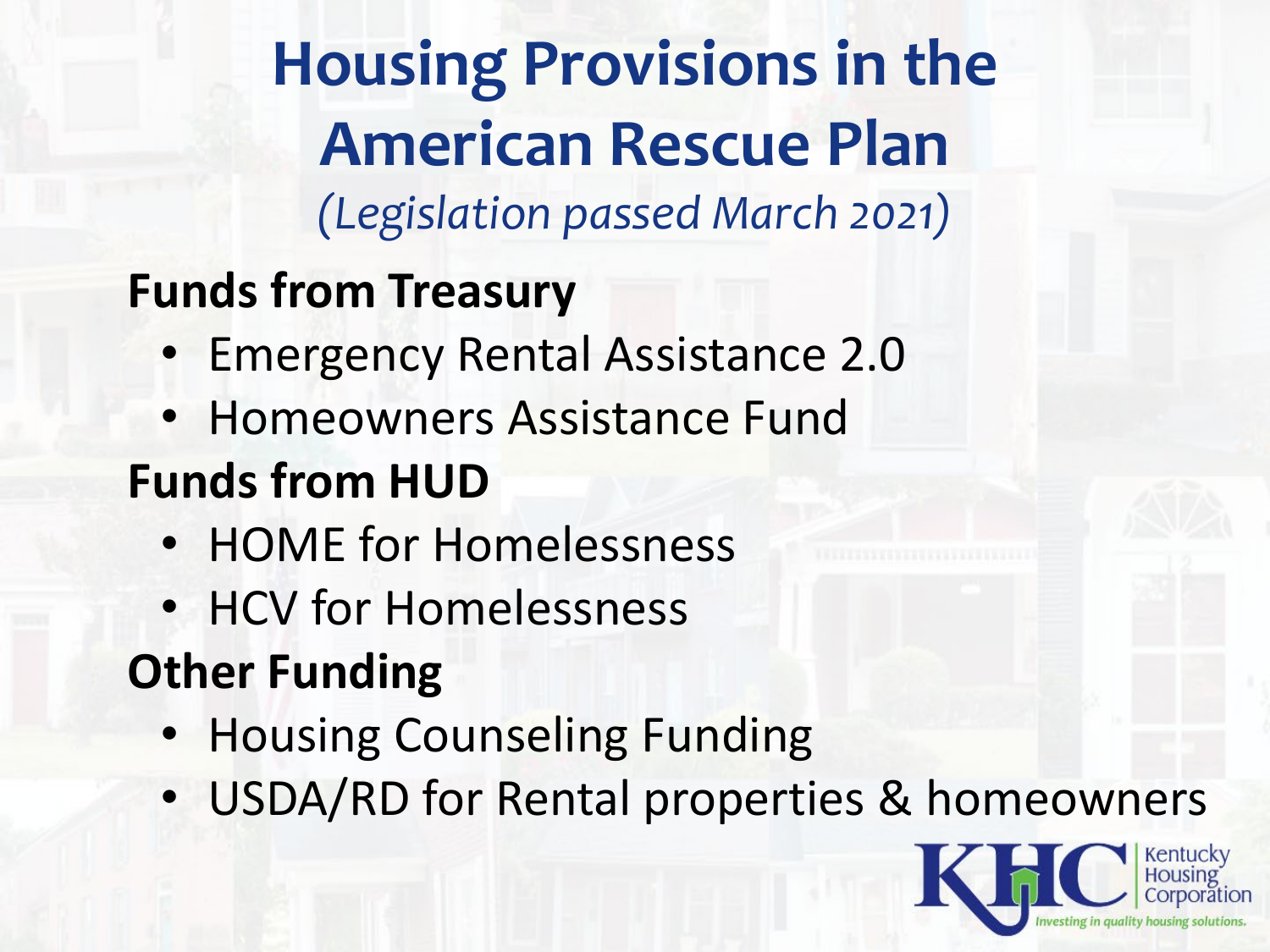# **Emergency Rental Assistance 2.0**

- \$209M from Treasury (Est. \$177M to KHC)
- Similar to ERAP 1.0 with new flexibilities.
- Rent/utility assistance & housing stability services.
- Maximum income = 80% AMI
- Talking with partners to identify additional ways to deploy this 2<sup>nd</sup> round of funding, such as:
	- Re-housing the homeless
	- Hotel/motel stays
	- Security/utility deposits
	- Assistance for those exiting recovery housing, incarceration, etc.
	- Housing and legal services

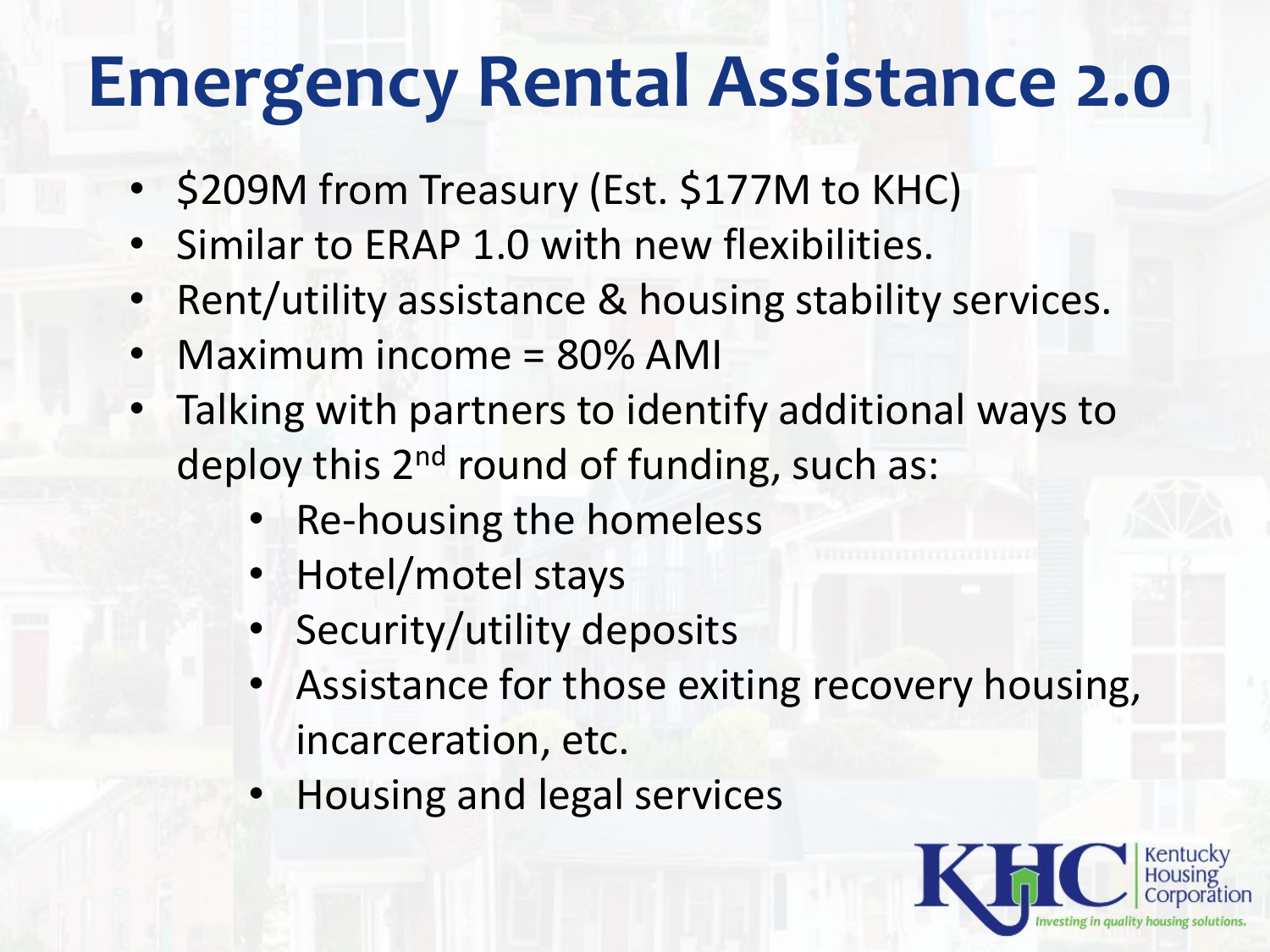# **KHC's Early Ideas for ERAP 2.0**

- **1. Supplemental funding for HHERF** (+Louisville & Lexington programs)
- **2. Fund a range of housing stability services**
	- a. Legal Aid
	- b. Homelessness Prevention
	- c. Housing Counseling to Build Financial Stability
	- d. Housing Navigation
	- e. Homelessness Case Management

#### **3. Homelessness Prevention & Rehousing**

- a. Security & utility deposits
- b. Paying arrears on a previous unit so tenant can get rehoused
- c. Hotel/motel stays
- d. Moving costs
- e. Landlord incentives (increased deposits)
- f. Assisting those displaced by natural disasters
- g. Paying off credit cards & personal loans related to paying rent.

#### **4. Rehousing Special Populations**

- a. Those exiting recovery programs
- b. Re-entry after incarceration
- c. Those exiting domestic violence shelters
- d. Olmstead SMI population
- e. Youth aging out of foster care
- **5. Housing Stability Savings Accounts** *(not sure if Treasury would allow this)*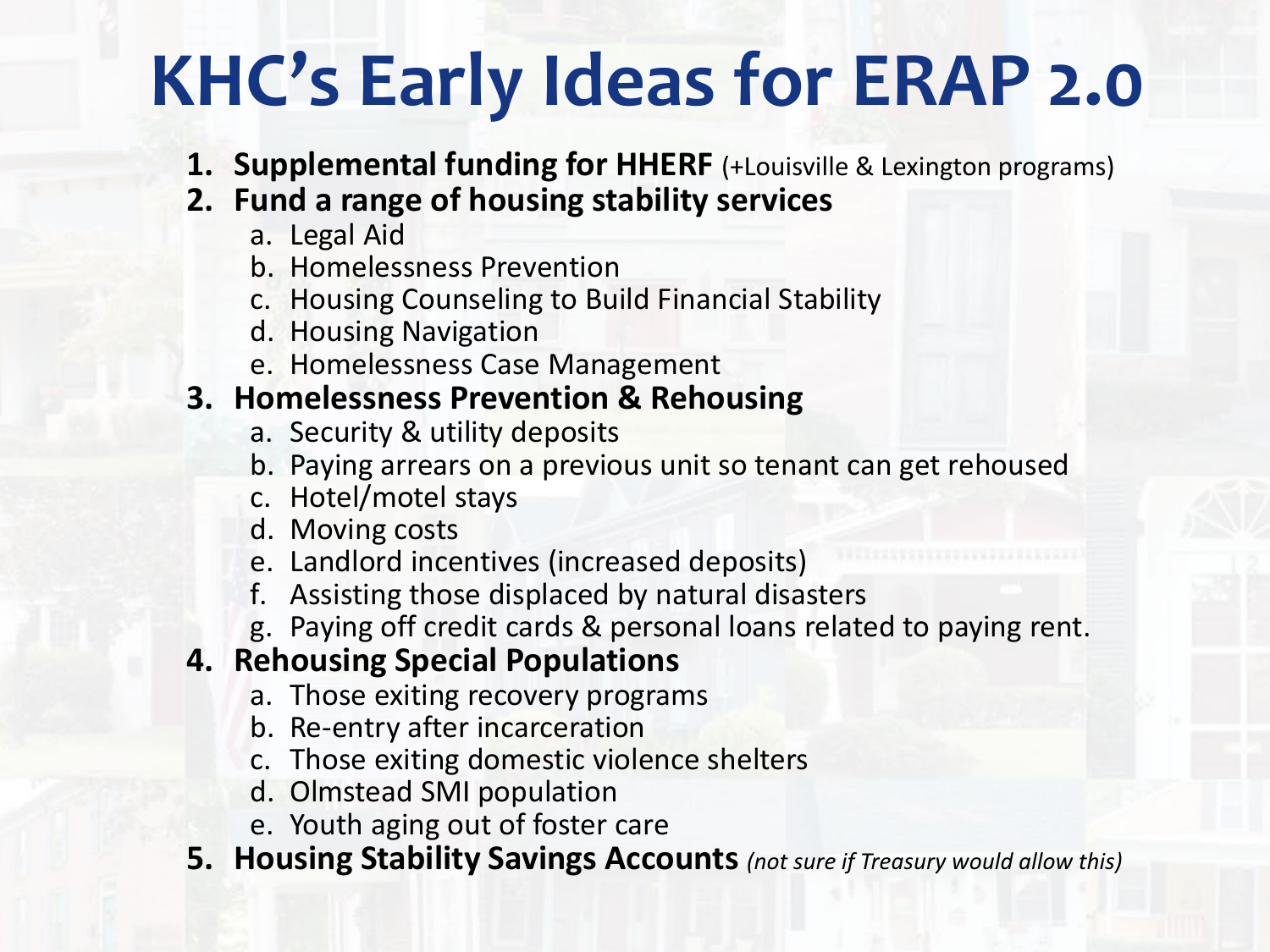# **Homeowners Assistance Fund**

- \$85M from Treasury to KHC.
- Assistance to homeowners experiencing financial hardship during the pandemic to get caught up on mortgage payments, utilities, insurance, taxes.
- Maximum income limit = 150% of AMI
- Majority of funds must go to:
	- Homeowners at/below 100% median income.
	- Socially/economically disadvantaged homeowners.
- KHC administered a similar program after the 2008 Recession (Hardest Hit Fund), utilizing a network of nonprofits experienced in housing counseling.

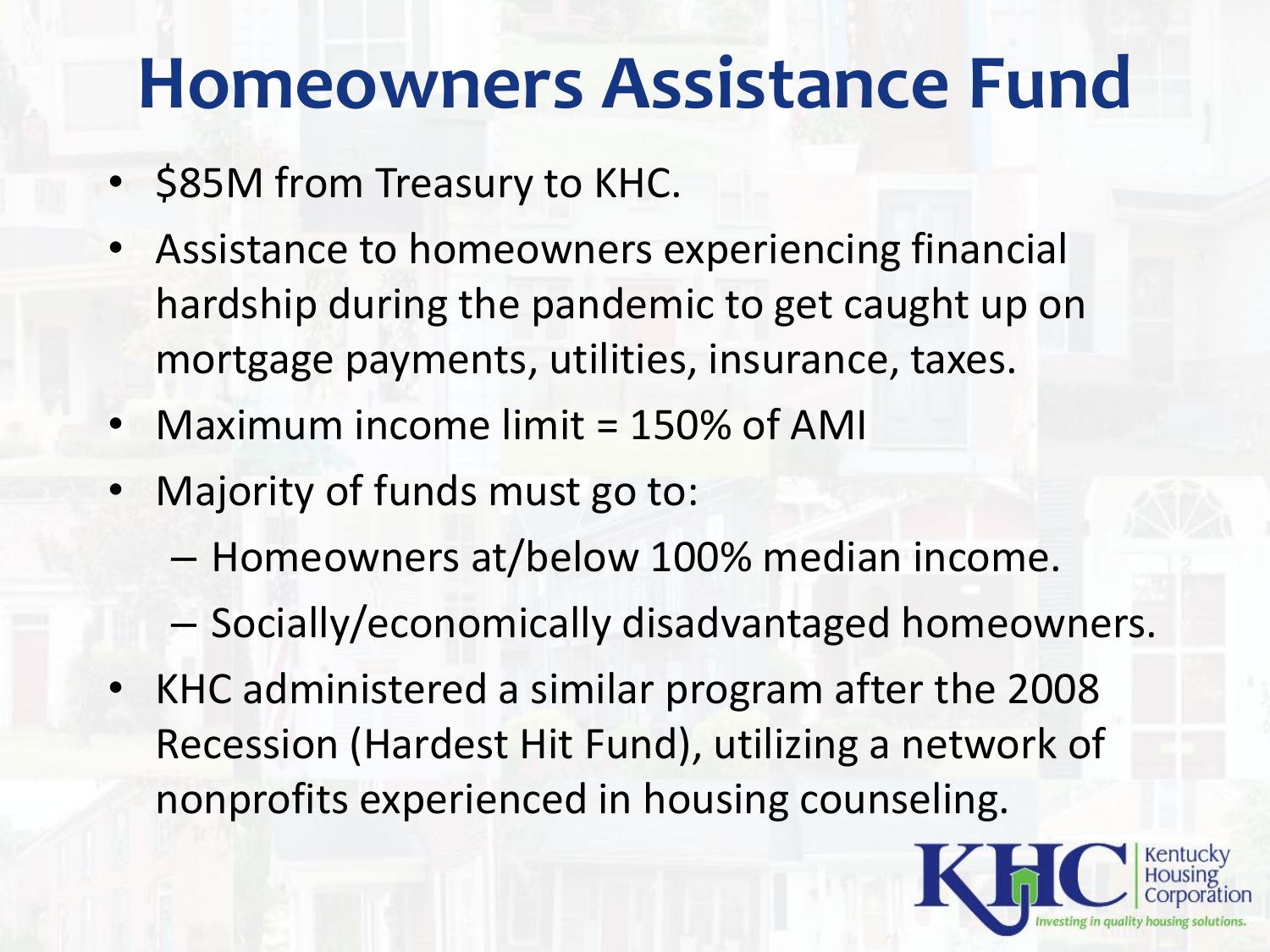# **HOME for Homelessness**

- \$51.7M from HUD.
- Unprecedented earmarking HOME funds to serve homeless.
- Eligible uses:
	- Rent Assistance
	- Development of permanent affordable housing.
	- Supportive services.
	- Acquisition & development of non-congregate shelter.
	- Operating grants to eligible nonprofits.
- How homelessness will be defined will be key.
- Internal coordination: KHC's Homelessness Team and Multifamily Programs to optimize this new funding.
- External coordination: Homelessness partners in the 118 count Continuum of Care & multifamily developers.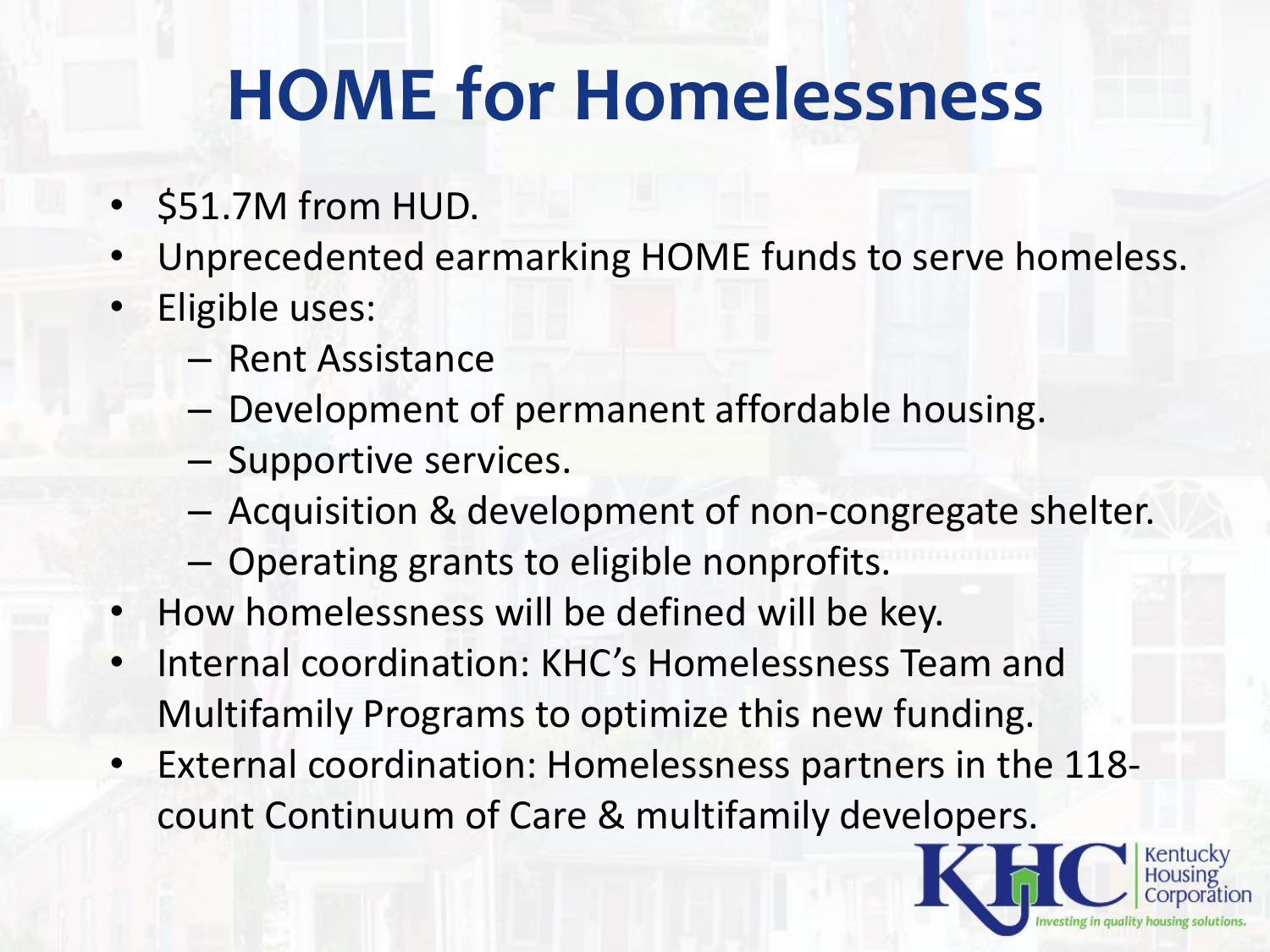# **Sec. 8 HCV for Homelessness**

- Sec. 8 Emergency Housing Choice Vouchers targeted to persons at risk of or experiencing homelessness.
- Similar to KHC's existing Mainstream vouchers.
- How homelessness will be defined will be key.
- This funding is expected to come to public housing authorities across Kentucky, including KHC.

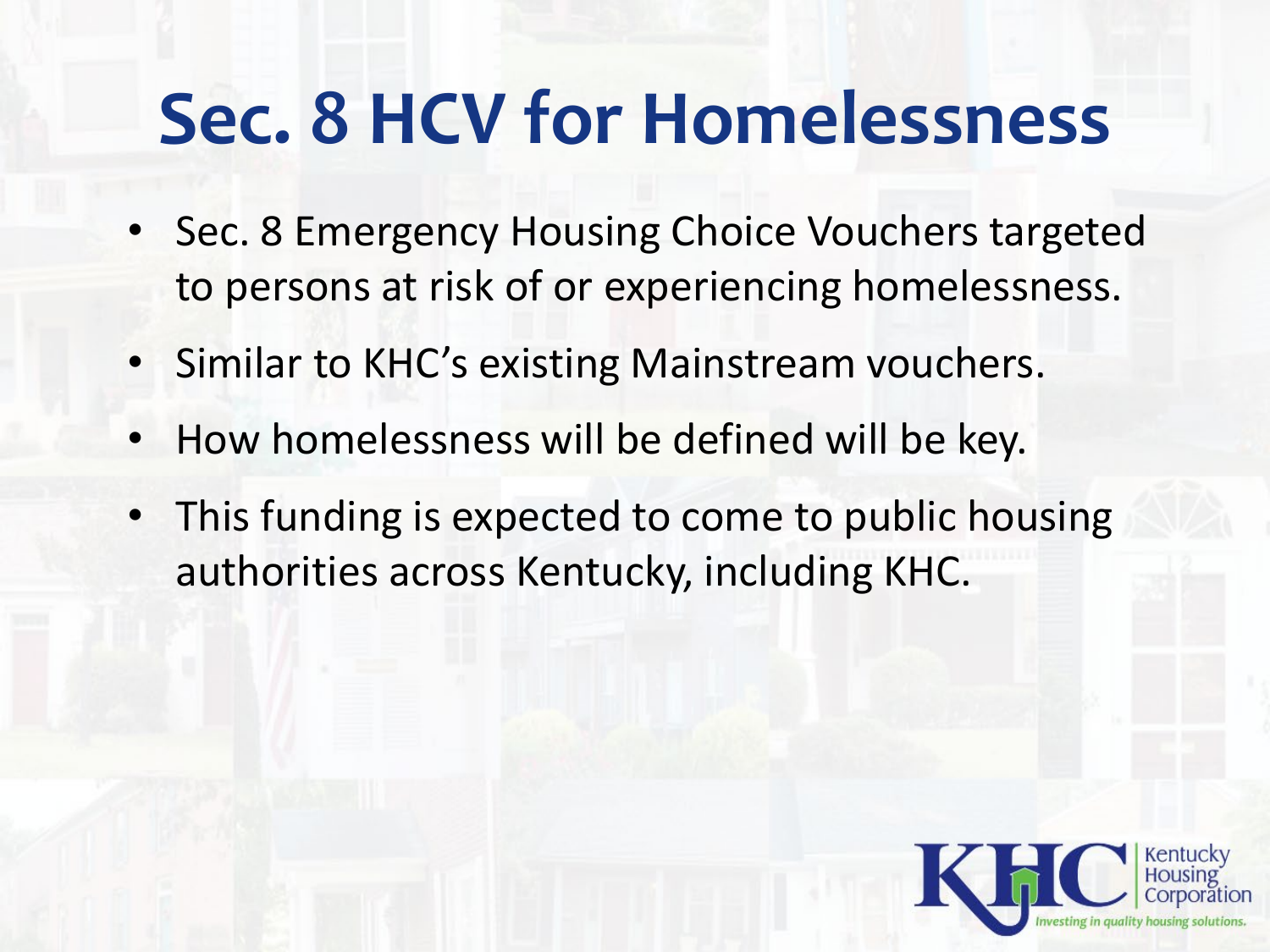# **Other Funding that will Benefit Kentuckians**

### **HOUSING COUNSELING**

Funding to be granted out to nonprofits to provide housing counseling directly to households facing housing instability such as eviction, mortgage default, home foreclosure, loss of income, or homelessness. KHC may received some of this funding. Will benefit nonprofits across KY—many of whom work with KHC.

### **USDA RURAL HOUSING/DEVELOPMENT FUNDING**

### Emergency assistance for rural multifamily housing

Funding to provide additional assistance rural rental properties already subsidized by USDA Rural Development and their tenants. Will benefit properties in KHC's Asset Management portfolio.

### ReleIF for sec. 502 & 504 direct Home loan borrowers

Funding for loans/modifications for rural homeowners with 502/504 loans. Will benefit rural lenders/servicers & homeowners utilizing these loan products.

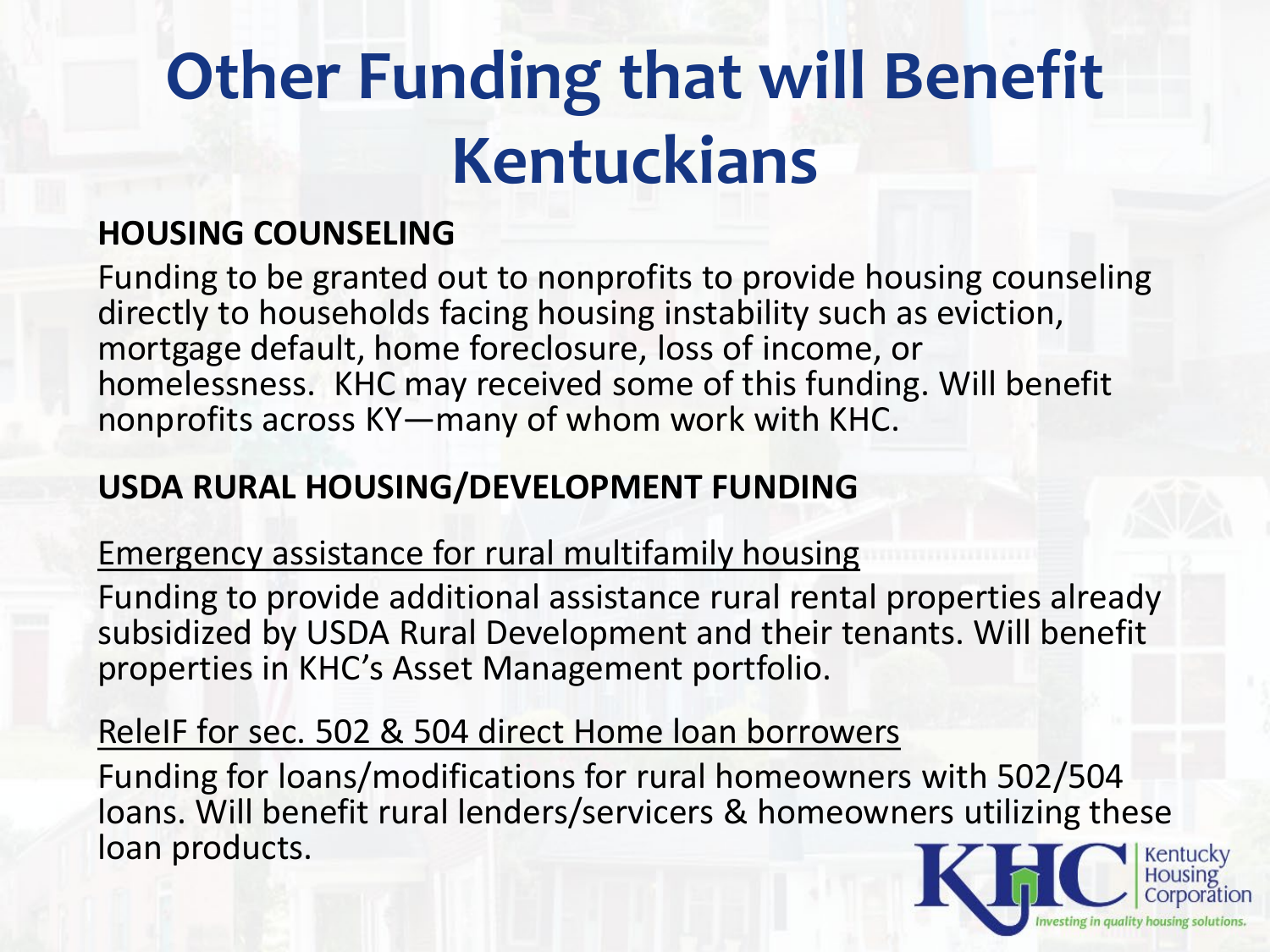**Other Funding that will Benefit Kentuckians State & Local Fiscal Recovery Fund** *(NOT housing-specific)* Estimates for Kentucky: State Gov't: \$2,440,591,000 Metro Cities:  $$444,686,000$ Other Cities: \$306,765,000 Counties: \$866,478,000 State Capital Projects: \$185,355,000 Total, All Jurisdictions: \$4,243,873,000